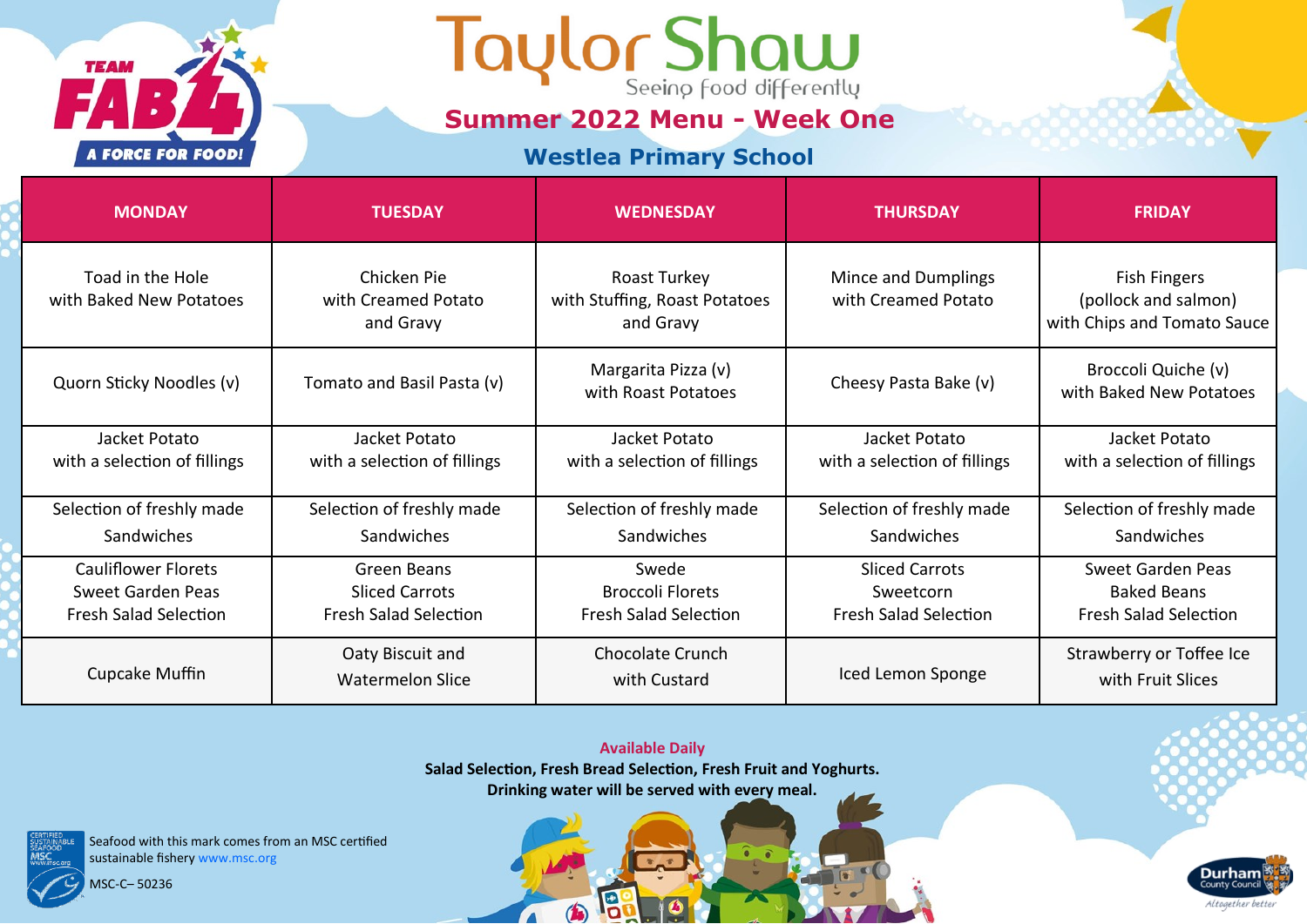

**Summer 2022 Menu - Week Two**

#### **Westlea Primary School**

| <b>MONDAY</b>                                   | <b>TUESDAY</b>                                      | <b>WEDNESDAY</b>                                                     | <b>THURSDAY</b>                                               | <b>FRIDAY</b>                                               |
|-------------------------------------------------|-----------------------------------------------------|----------------------------------------------------------------------|---------------------------------------------------------------|-------------------------------------------------------------|
| Sausage Casserole<br>with Creamed Potato        | Turkey Korma<br>with Wholegrain Rice                | Roast Chicken with Yorkshire<br>Pudding, Roast Potatoes<br>and Gravy | Chicken Goujons<br>with Baked Jacket Wedges<br>and Garlic Dip | <b>Lightly Battered Fish</b><br>with Chips and Tomato Sauce |
| Two Cheese Pizza (v)<br>with Half Jacket Potato | Tuna or Cheese Melt (v)<br>with Baked Jacket Wedges | Macaroni Cheese (v)<br>with Crispy Croutons                          | Pasta Bolognese (v)<br>with Garlic Dough Balls                | Chilli Taco (v)<br>with Chips                               |
| Jacket Potato<br>with a selection of fillings   | Jacket Potato<br>with a selection of fillings       | Jacket Potato<br>with a selection of fillings                        | Jacket Potato<br>with a selection of fillings                 | Jacket Potato<br>with a selection of fillings               |
| Selection of freshly made                       | Selection of freshly made                           | Selection of freshly made                                            | Selection of freshly made                                     | Selection of freshly made                                   |
| Sandwiches                                      | <b>Sandwiches</b>                                   | Sandwiches                                                           | Sandwiches                                                    | Sandwiches                                                  |
| Sweetcorn                                       | <b>Sliced Carrots</b>                               | Mixed Vegetables                                                     | <b>Broccoli Florets</b>                                       | <b>Baked Beans</b>                                          |
| Green Beans                                     | Sweet Garden Peas                                   | Swede                                                                | Sweetcorn                                                     | Sweet Garden Peas                                           |
| <b>Fresh Salad Selection</b>                    | <b>Fresh Salad Selection</b>                        | <b>Fresh Salad Selection</b>                                         | <b>Fresh Salad Selection</b>                                  | <b>Fresh Salad Selection</b>                                |
| Raspberry Bun<br>with Fruit Slices              | Toffee Ice<br>with Apple Slices                     | Lemon and Courgette Cake                                             | Fruit Flapjack<br>with Custard                                | Lemon Drizzle Drops                                         |

**Available Daily Salad Selection, Fresh Bread Selection, Fresh Fruit and Yoghurts. Drinking water will be served with every meal.** 

13

 $\bigcirc$ 

 $\sqrt{2}$ 

Seafood with this mark comes from an MSC certified sustainable fishery www.msc.org

MSC-C– 50236

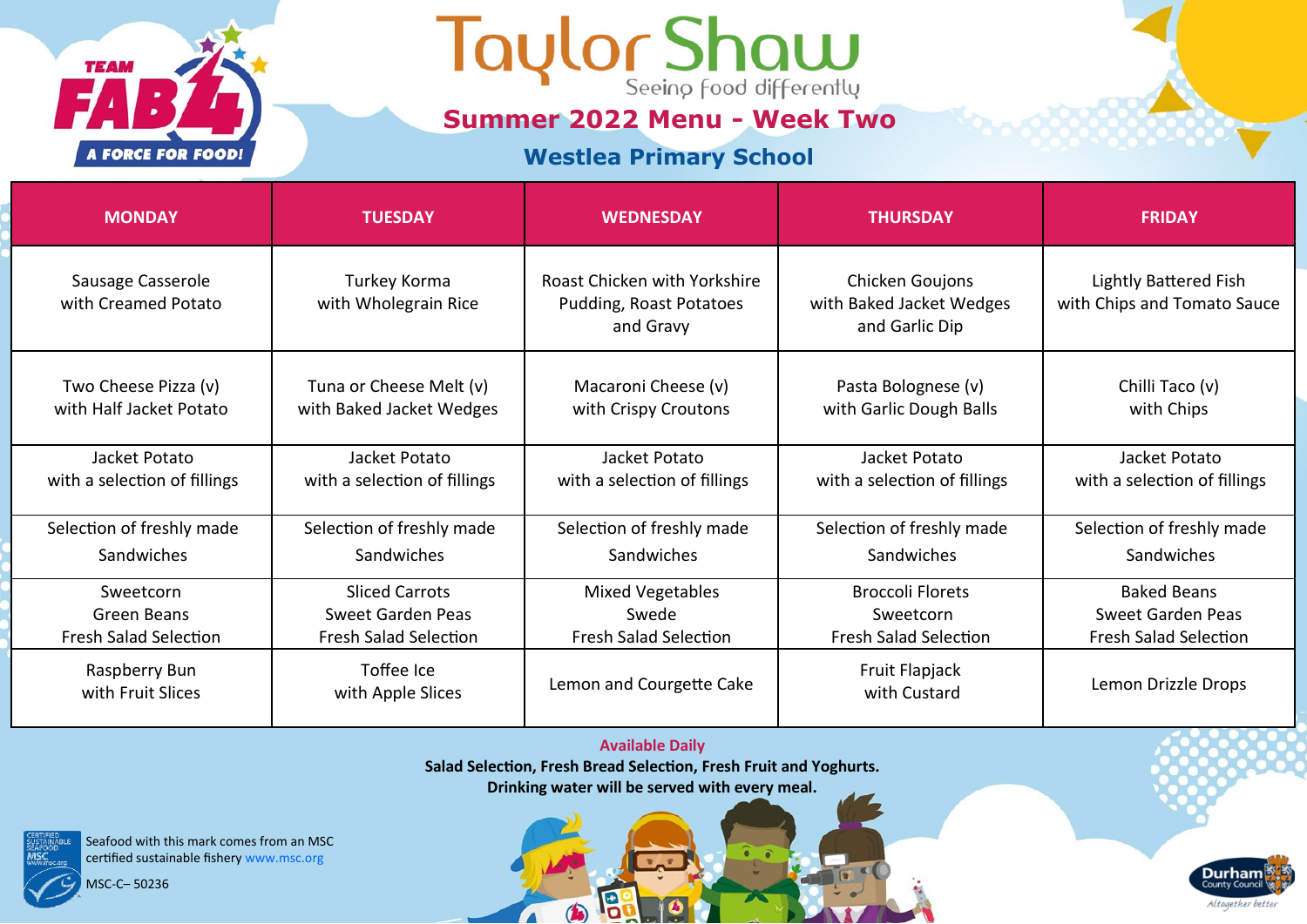

**Summer 2022 Menu - Week Three**

### **Westlea Primary School**

| <b>MONDAY</b>                                 | <b>TUESDAY</b>                                                       | <b>WEDNESDAY</b>                                                 | <b>THURSDAY</b>                               | <b>FRIDAY</b>                                        |
|-----------------------------------------------|----------------------------------------------------------------------|------------------------------------------------------------------|-----------------------------------------------|------------------------------------------------------|
| <b>Meatball Pasta</b>                         | Creamy Chicken Curry<br>with Wholegrain Rice                         | Roast Pork Loin<br>with Roast Potatoes,<br>Apple Sauce and Gravy | Mince Cobbler<br>with Creamed Potato          | Lightly Battered Fish<br>with Chips and Tomato Sauce |
| Baked Omelette (v)<br>with New Potatoes       | Wholemeal Cheese and<br>Tomato Pizza (v)<br>with Baked Jacket Wedges | Pasta Bolognese (v)                                              | Cheesy Pasta Bake (v)                         | Sausage in a Bun (v)<br>with Chips and Tomato Sauce  |
| Jacket Potato<br>with a selection of fillings | Jacket Potato<br>with a selection of fillings                        | Jacket Potato<br>with a selection of fillings                    | Jacket Potato<br>with a selection of fillings | Jacket Potato<br>with a selection of fillings        |
| Selection of freshly made                     | Selection of freshly made                                            | Selection of freshly made                                        | Selection of freshly made                     | Selection of freshly made                            |
| Sandwiches                                    | Sandwiches                                                           | Sandwiches                                                       | Sandwiches                                    | Sandwiches                                           |
| <b>Sliced Carrots</b>                         | Sweetcorn                                                            | <b>Mixed Vegetables</b>                                          | <b>Sliced Carrots</b>                         | Sweet Garden Peas                                    |
| Sweet Garden Peas                             | <b>Broccoli Florets</b>                                              | Cabbage                                                          | Green Beans                                   | <b>Baked Beans</b>                                   |
| <b>Fresh Salad Selection</b>                  | <b>Fresh Salad Selection</b>                                         | <b>Fresh Salad Selection</b>                                     | <b>Fresh Salad Selection</b>                  | <b>Fresh Salad Selection</b>                         |
| <b>Iced Chocolate Cake</b>                    | Lemon & Blueberry Muffin                                             | Vanilla Blondie<br>with Custard                                  | <b>Chocolate Cookie</b><br>with Orange Wedge  | <b>Arctic Roll</b>                                   |

#### **Available Daily**

**Salad Selection, Fresh Bread Selection, Fresh Fruit and Yoghurts.**

**Drinking water will be served with every meal.** 

19

 $\bigcirc$ 

 $\sqrt{2}$ 



Seafood with this mark comes from an MSC certified sustainable fishery www.msc.org

MSC-C– 50236